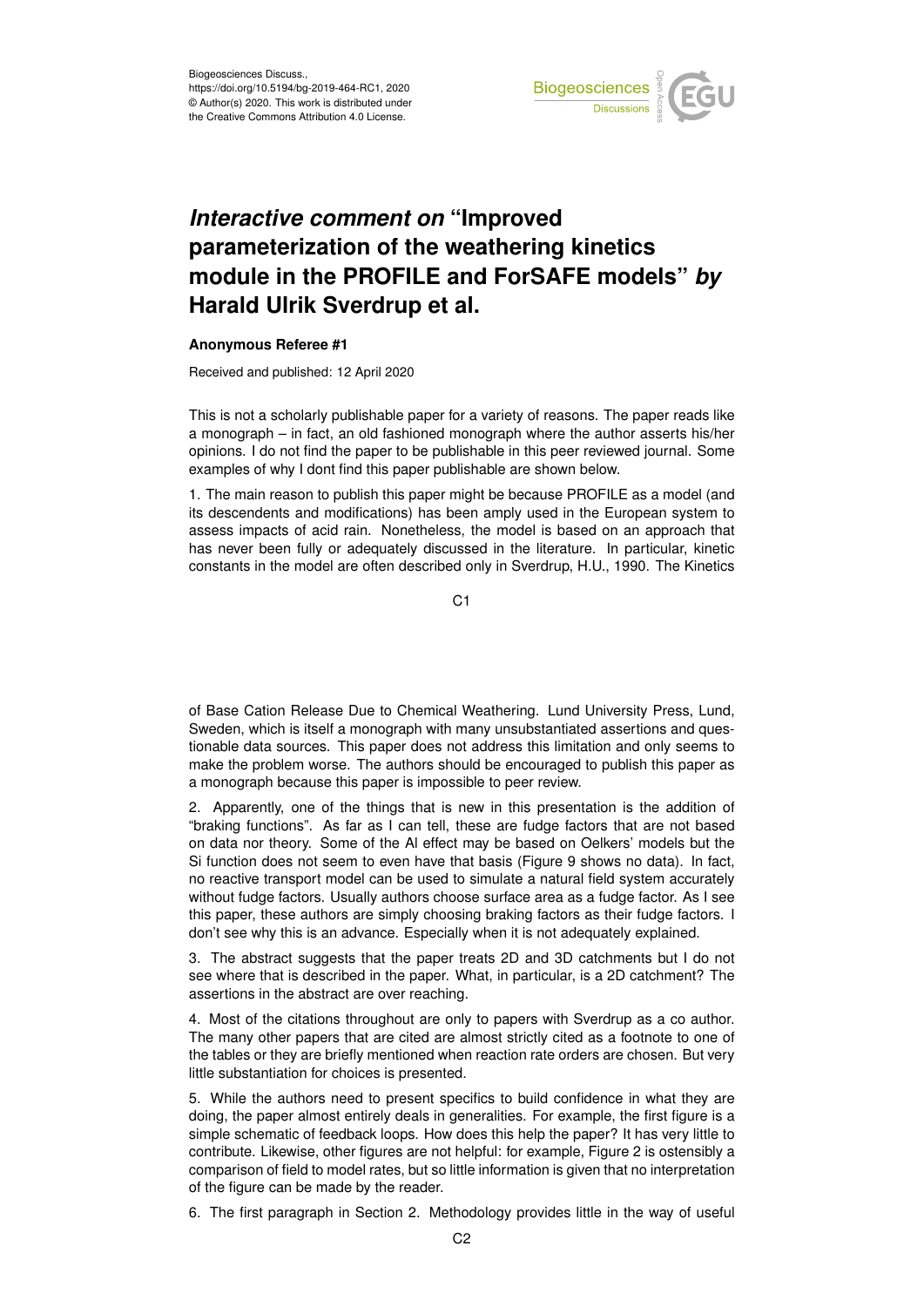content.

7. One of the interesting points of this paper and the model is that Sverdrup et al. point out that modelling feldspar dissolution as if the feldspar precipitates is inaccurate. . .and this is how all the other models treat the system. As written in the paper, however, the authors simply make an assertion that re-precipitation of feldspar cannot happen and so the TST treatment is not appropriate. Interestingly, new data seem to substantiate the authors' assertion. . .but are not mentioned or cited. The authors should see Zhu et al. 2020 in GCA. This is another good example of how the authors are not really pinned to data or to the literature at all. This could become a big paradigm shift, if all models shifted how they treat feldspar dissolution (as well as other minerals). But this is not adequately defended nor substantiated.

8. The authors assert that the way the model treats surface area has been reviewed in detail. Nonetheless, my understanding of what the model does with surf area is that it assumes a particle size distribution that then sets the surface area. This is perhaps not as robust or theoretically defensible as the authors assert or imply.

9. Some descriptions are impossible to understand: line 230 , "if some reactions occupy the same active mineral surface sites, the expression given above would change to a quadratic sum." I could give many other examples of sentences that were impossible for me to understand.

10. The caption of figure 6 says that the reaction pathways are shown according to Transition State Theory. . .which sounds good. . .but what does this mean? I don't see how this figure is related to TST and the caption does not make it clear. There are many examples like this where big words and big assertions are used or made that make what is being done here sound better than it really is. (Although who knows? It is all a mystery)

11. The authors do not explain partial causal loop diagrams and yet they present one. This is from systems theory but is not well explained here. It is slightly explained

C3

around lines 125 but the presentation is not adequate (if the reader is to understand the importance here).

12. I may have missed something but the authors seem to only include retardation of mineral reactions by organic molecules. Do they include acceleration by organic molecules (which is known to happen)?

13. The authors seem to think it is ok to define clay minerals to include non clays such as quartz. There are two definitions of clays...but the authors do not make this clear.

14. I did not understand the pathways in Table 2.

15. The authors cite a lot of experimental data papers in footnote 2. But they state that the data derive from these papers, but are not limited to these papers. This is not scholarly. How can we have faith in what they have done if we cannot figure out what they have done?

16. In the data table for kinetic constants, the authors write: " . . .the regression of ∼20 have yet to be published. In due time, these will get their own proper publications, it is beyond the scope of this study to do them in detail. Data and records from unpublished experiments and experiment evaluations by Sverdrup and Holmqvist are available on paper records held in a large number of binders at the Inland University of Applied Sciences, at Hamar, Norway. These data are no longer available in digital form due to computer system changes and data filing format changes that have occurred during the last 20 years. This documentation could be available in 1-2 years time, provided that funding for the redigitalization work can be obtained." I have never seen anything published with that sort of apology. I think it is inappropriate. If we cannot see the data, then the authors are simply making an assertion. Which minerals fall into this category?

17. Why don't these authors use standard units? See Figure 12: kmol/m3. Are these standard units in some field? If so, fine. If not, please use standard units.